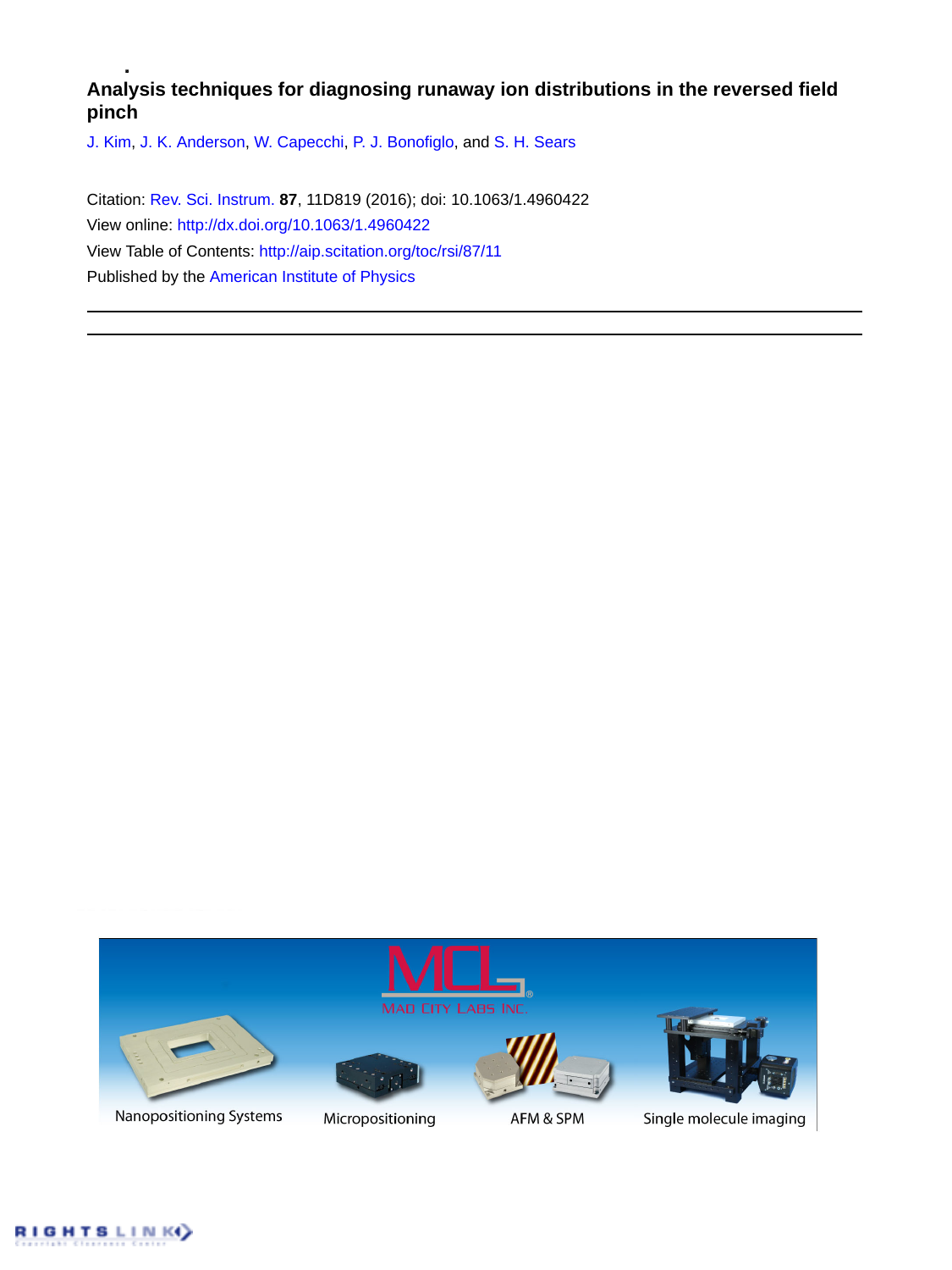

# **[Analysis techniques for diagnosing runaway ion distributions](http://dx.doi.org/10.1063/1.4960422) [in the reversed field pinch](http://dx.doi.org/10.1063/1.4960422)**

J. Kim,<sup>[a\)](#page-1-0)</sup> J. K. Anderson, W. Capecchi, P. J. Bonofiglo, and S. H. Sears *University of Wisconsin—Madison, Madison, Wisconsin 53706, USA*

(Presented 7 June 2016; received 5 June 2016; accepted 14 July 2016; published online 12 August 2016)

An advanced neutral particle analyzer (ANPA) on the Madison Symmetric Torus measures deuterium ions of energy ranges 8-45 keV with an energy resolution of 2-4 keV and time resolution of 10  $\mu$ s. Three different experimental configurations measure distinct portions of the naturally occurring fast ion distributions: fast ions moving parallel, anti-parallel, or perpendicular to the plasma current. On a radial-facing port, fast ions moving perpendicular to the current have the necessary pitch to be measured by the ANPA. With the diagnostic positioned on a tangent line through the plasma core, a chord integration over fast ion density, background neutral density, and local appropriate pitch defines the measured sample. The plasma current can be reversed to measure anti-parallel fast ions in the same configuration. Comparisons of energy distributions for the three configurations show an anisotropic fast ion distribution favoring high pitch ions. *Published by AIP Publishing.* [\[http:](http://dx.doi.org/10.1063/1.4960422)//[dx.doi.org](http://dx.doi.org/10.1063/1.4960422)/[10.1063](http://dx.doi.org/10.1063/1.4960422)/[1.4960422\]](http://dx.doi.org/10.1063/1.4960422)

#### **I. INTRODUCTION**

The Advanced Neutral Particle Analyzer (ANPA) on Madison Symmetric Torus (MST) is used to measure fast ions in the 8-45 keV range, $<sup>1</sup>$  $<sup>1</sup>$  $<sup>1</sup>$  shown in Fig. [1,](#page-2-0) most commonly</sup> used in experiments with neutral beam injection. $2.3$  $2.3$  However, more recent experiments involve running MST at its highest current (I<sub>p</sub> = 500 kA) and low density ( $\overline{n_e}$  = 0.5 × 10<sup>13</sup> cm<sup>-3</sup>)<br>generate a substantial natural fast ion distribution along with a generate a substantial natural fast ion distribution along with a high fusion neutron signal on the order of  $10^{11}$  s<sup>-1</sup>. The distribution is anisotropic and asymmetric, with ions of energies as high as 30 keV. The anisotropy was measured along three sightlines into the MST vessel, which illustrated a distribution that favored ions traveling parallel to the plasma current in the core. Although initially surprising, as the RFP plasma is well-known to undergo primarily perpendicular ion heating at magnetic reconnection events,<sup>[4](#page-3-3)</sup> recent work measured parallel runaway of sufficiently fast ions<sup>[5](#page-3-4)</sup> and may explain the developed distribution.

## **II. MULTIPLE SIGHTLINE RECONSTRUCTION OF DISTRIBUTION**

The ANPA can be placed on two different portholes and MST can be run with toroidal plasma current running clock-wise or counter-clockwise, as shown in Fig. [2.](#page-2-1) Energy distributions were measured for ions traveling perpendicular to current, parallel to current, and anti-parallel to the current. On the radial view, the measured signal is reliably perpendicular to the current for either choice of plasma current direction. On the tangential view, the measured signal has a more complicated

pitch distribution. The ANPA is used to measure fast ion content by deconvolution from the total line-averaged signal,

$$
\Gamma_{f_i} = \int n_o n_{f_i} \langle \sigma v \rangle_{cx} \delta(1 - \gamma_c)(1 - f_r) dl. \tag{1}
$$

The contributing variables are the neutral density  $n<sub>o</sub>$ , fast ion density  $n_f$ , charge exchange cross section  $\langle \sigma v \rangle_{cx}$ , pitch parameter  $\gamma_c$ , and recombination rate  $f_r$ , which are lineaveraged through the detector's line of sight. Most of these variables are well-characterized from equilibrium reconstructions. However, the neutral density varies strongly from the edge to the core, and it spikes during every reconnection event. The heating and runaway mechanism both occur during these reconnection events, in which an unstable  $J_{\parallel}$  gradient relaxes to a flatter profile with a corresponding change in the equilibrium. This change in magnetic energy is the ultimate source of energy for ion energization. The most interesting physics occur during these events, and dynamic correction of average neutral density is critical in estimating the fast ion behavior.<sup>[6](#page-3-5)</sup> An array of  $D_{\alpha}$  detectors provide information on neutral density by

$$
\Gamma_{D_{\alpha}} = \int n_o n_e \langle \sigma v \rangle_{excitation} dl. \tag{2}
$$

Background electron density  $n_e$  and excitation cross sections are known, so this diagnostic is a reliable source for lineaveraged neutral density signals. A complicating factor is that the neutral density at the edge is 2-3 orders of magnitude higher than the neutral density at the core, which means the lineaveraged  $D_{\alpha}$  signals are mostly measurements of the edge, leaving higher uncertainty in core  $n<sub>o</sub>$  estimates. The lack of certainty in core neutral density prevents quantitative comparison of the three sightlines. However, the temporal changes in edge neutral density are used as a proxy for changes in overall neutral density, allowing comparisons of the energy distributions measured at different sightlines.

The necessary pitch required for the proper trajectory to be measurable by the ANPA  $\gamma_c$  varies with position along the

<span id="page-1-0"></span>Note: Contributed paper, published as part of the Proceedings of the 21st Topical Conference on High-Temperature Plasma Diagnostics, Madison, Wisconsin, USA, June 2016. <sup>a)</sup>jkim536@wisc.edu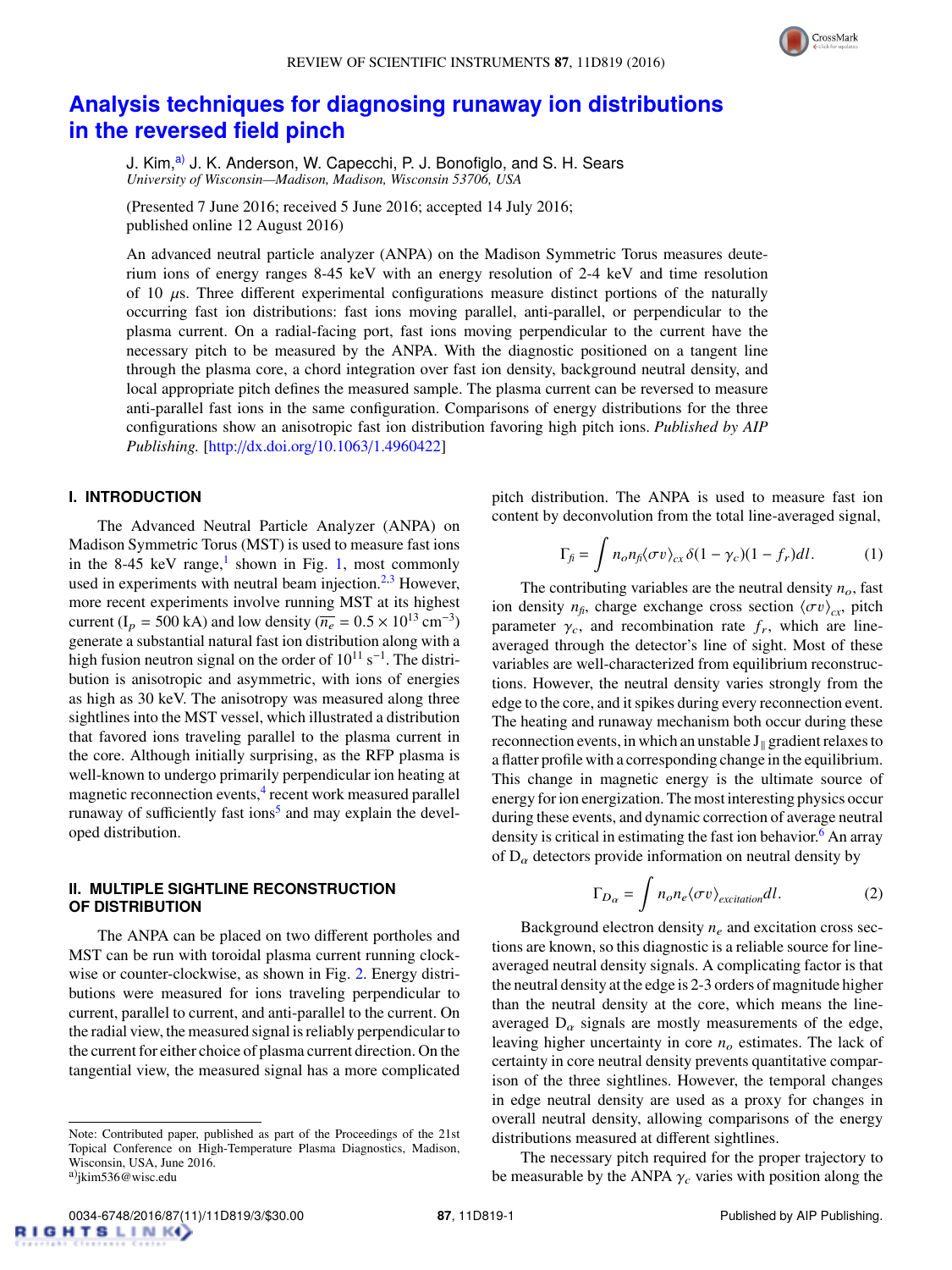<span id="page-2-0"></span>

FIG. 1. Schematic of the ANPA shown with a calibrating ion source. Incoming neutrals are ionized by the stripping foil and decelerated by a target voltage of 1-3 keV to reduce noise before entering the field region. Deuterium and hydrogen ions are vertically separated by an electric field and measured by an array of 10 channeltrons for each species with 2-4 keV resolution.

line of sight for the tangential view, as shown in Fig. [3.](#page-2-2) The distribution of the naturally generated fast ions is not as well known as neutral beam injection (NBI) sourced ions, which have a known initial distribution. Nevertheless, it is reasonably certain that most of these fast ions are originating from the core. As a pollutant to the interesting ion distribution in the core, the tangential view collects a small number of low pitch ions near the edge in both normal and reversed current configurations. Experiments with reversing plasma current show ANPA signals two orders of magnitude below normal operation, which suggests that this low pitch contribution from the edge is small and most of the signal measured on the tangential view are ions parallel to the plasma current, originating from the core of the plasma.

## **III. DATA SHOWS ANISOTROPIC FAST ION DISTRIBUTION**

Figure [4](#page-3-6) is a set of ANPA measurements used to reconstruct the fast ion distribution to the best of our current ability. Ions moving parallel to current show discrete energization at reconnection events and are also observed to accelerate throughout the shot. Ions measured on the perpendicular view show a rapid energization to around 12 keV, but the large

<span id="page-2-1"></span>

FIG. 2. Overhead view of the MST vessel showing the toroidal direction of current and position of ANPA ports. The ANPA can be placed on either the radial or tangential view to measure low or high pitch ions. The direction of plasma current can be reversed by reversing the poloidal magnetic field, allowing the tangential port to measure negative pitch ions.<br> **G H T S L I N K** 

<span id="page-2-2"></span>

FIG. 3. The pitch required for an ion to be measured by the ANPA varies as a function of position along the tangential view but not the radial view. The radial view reliably measures low pitch ions, but the pitch measured by the tangential port depends on position of neutralization. Flipping the direction of plasma current does not significantly change the required pitch for either sightlines.

discrete steps are not apparent in the perpendicular energy distribution as they are in the total neutron flux. This is consistent with the working theory of a perpendicular bulk heating mechanism acting in conjunction with parallel runaway. The perpendicular mechanism becomes weak at higher energies. Ions moving counter to the direction of plasma current are briefly measured during reconnection events but they quickly dissipate.

During reconnection events, a stochastic heating mechanism or a cyclotron heating mechanism heats thermal ions in the perpendicular direction. The same reconnection event also creates an inductive electric field that can only affect ions that are moving fast enough to separate themselves from the stochastic magnetic field. The combination of these two phenomena boosts a small percentage of perpendicularly heated fast ions into stable mostly parallel fast ion orbits. Confinement time for fast ions are high, allowing these fast ions to accelerate further at the next reconnection event. The three viewpoints are consistent with what would be predicted by this explanation. Since there are no more ports with which to measure more regions of the phase space, further validation studies require simulation work to fill in the gaps that cannot be physically measured.

## **IV. COMPUTATION**

The primary code being used is CQL3D, a Fokker-Planck equation solver that in this application evolves a general ion distribution through a time varying electric field, shown in Fig. [5.](#page-3-7) An *ad hoc* perpendicular heating effect has been implemented to heat Maxwellian thermal ions, which is then put through an electric field that is responsible for fast ion runaway.[7](#page-3-8) The electric field model is chosen to mimic the induced parallel field from change in equilibrium fields at the reconnection event.

When finished, the contours along the parallel, perpendicular, and anti-parallel directions should match the ANPA data. However, pitch- and energy-dependent confinement time information is required for best accuracy; the neutron flux is overestimated without a loss mechanism. Some confinement time information is already known from experiments, but since beam injection is limited in scope for energy range and